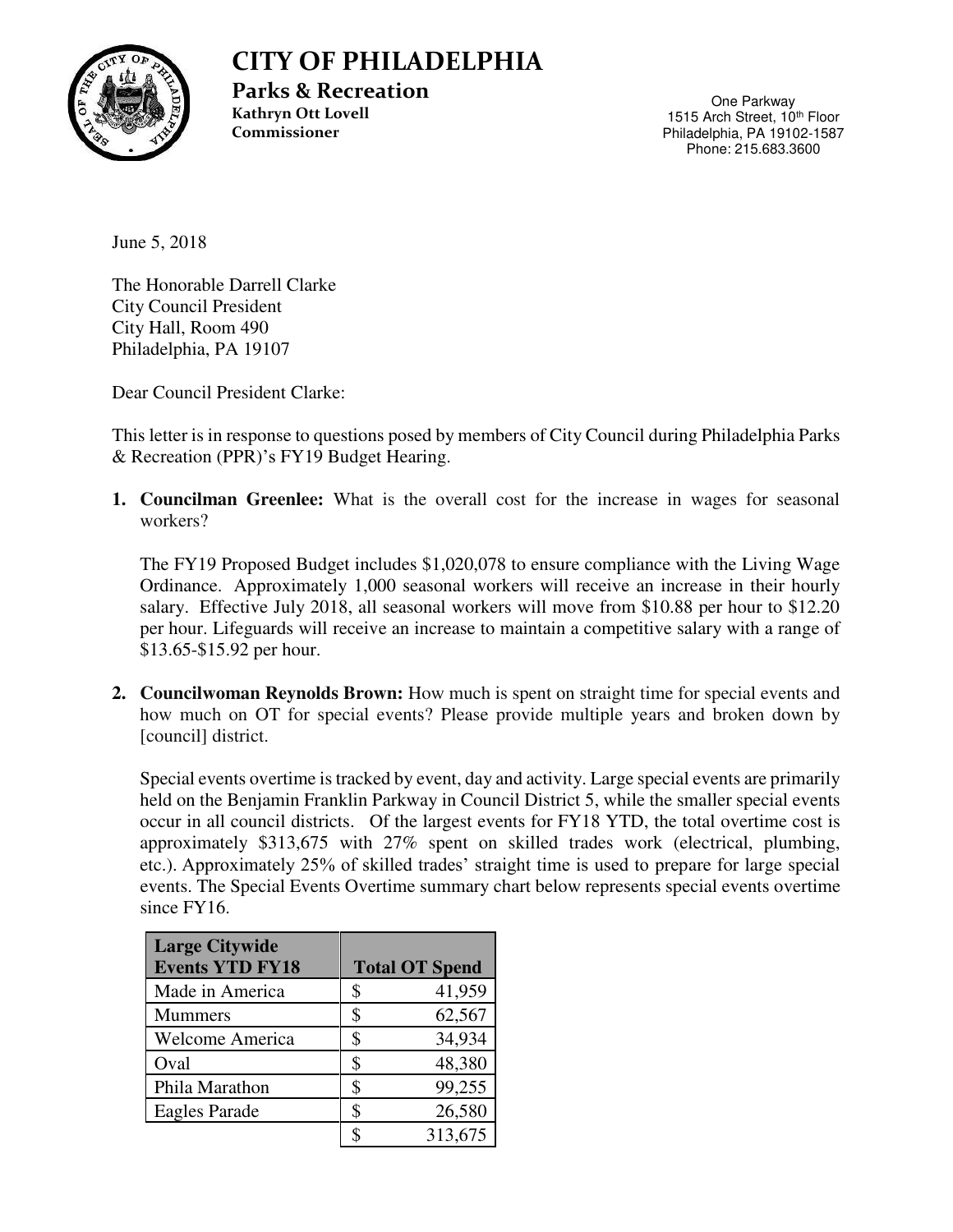### **CITY OF PHILADELPHIA**

**Parks & Recreation Kathryn Ott Lovell Commissioner** 

One Parkway 1515 Arch Street, 10<sup>th</sup> Floor Philadelphia, PA 19102-1587 Phone: 215.683.3600

| <b>Special Events OT</b> |           |  |
|--------------------------|-----------|--|
| FY18 (Through 3/2018)    | \$529,908 |  |
| <b>FY17</b>              | \$864,549 |  |
| <b>FY16</b>              | \$634,365 |  |

#### 3. **Councilwoman Reynolds Brown:** Please provide the Active Shooter Training schedule.

Active Shooter Training provides staff with the best practices to implement if they encounter a scenario in their work location where an individual is actively attempting to cause harm with a deadly weapon. The training is offered annually to all recreation program staff. The most recent active shooter training was held November 2017. We plan to offer the training to all staff beginning in FY19 and will provide a calendar once the trainings are scheduled.

4. **Councilwoman Reynolds Brown (on behalf of Councilwoman Sanchez):** Please provide detail of the contractors working on the Urban Reforestation Project, whether they are local and how many of their employees are Philadelphia residents. Please also include the total size of this project.

#### **Horticulture Center Forest Restoration Project Schedule, contractors, tasks and costs**

The Horticulture Center Forest Restoration and Protection project includes three distinct Project Areas identified as Lansdowne Glen (12.8 acres); Montgomery Creek (10.7 acres) and Michaux Grove (5.9 acres), totaling approximately 29.4 acres in size. The project sites each abut the Horticulture Center and grounds. The current project will demonstrate to our many visitors that carefully planned restoration can transform a degraded forest into a diverse and functional ecosystem. The total project cost is \$391,902 broken down as follows. The project was open bid with the following ranges: 10-15% MBE AND/OR 5-10% WBE. The contractor has met and exceeded the prescribed ranges.

**Initial Contract January – May 2018**  All Seasons Landscaping **(Prime)**  Fell and chip invasive trees, shrubs, and vines; remove defunct fencing; mow brush; seed \$44,882 Aston, PA